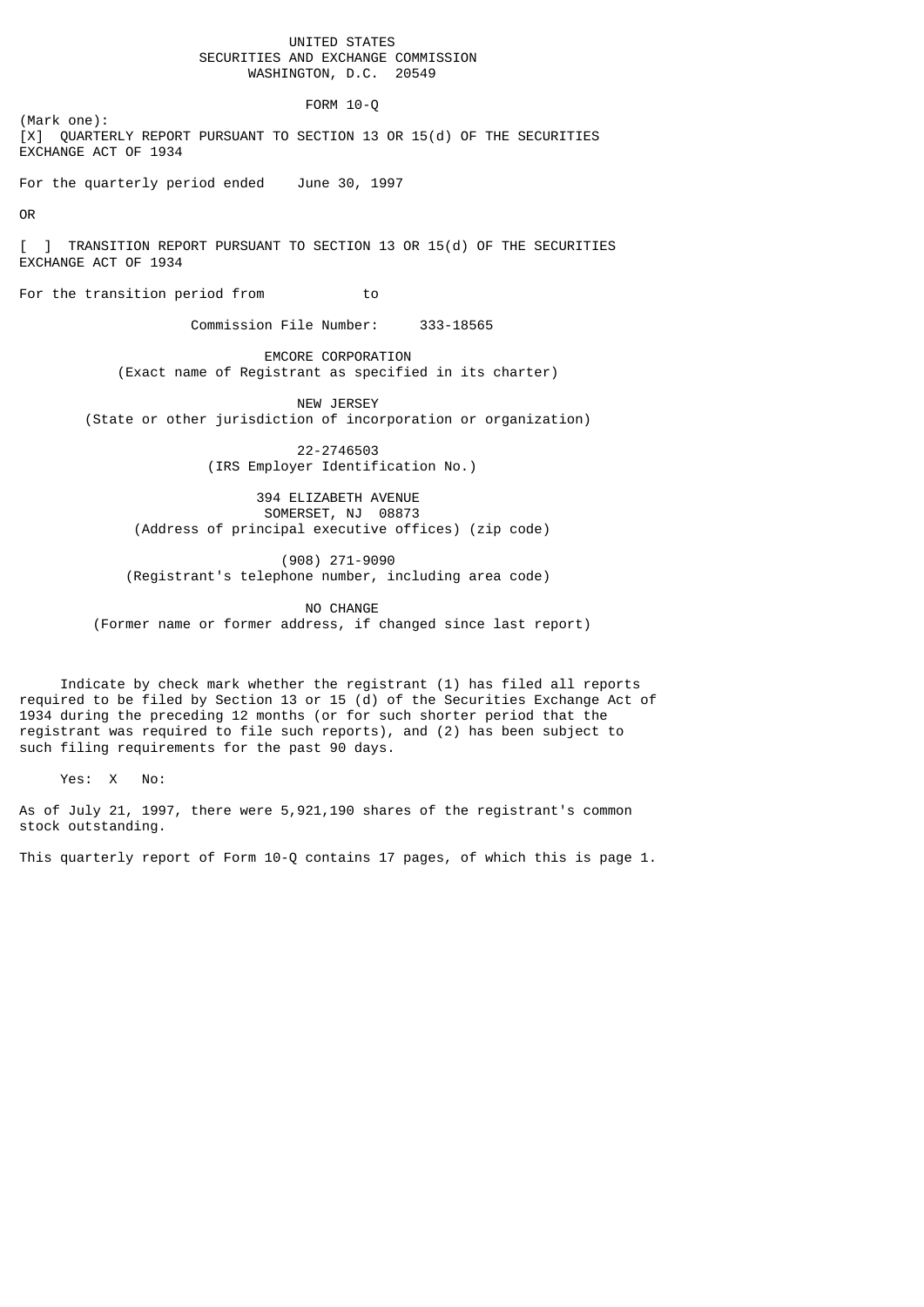ITEM 1. FINANCIAL STATEMENTS

 EMCORE CORPORATION CONDENSED CONSOLIDATED STATEMENTS OF INCOME (AMOUNTS IN THOUSANDS EXCEPT PER SHARE DATA) (UNAUDITED)

|                                                                  | THREE MONTHS ENDED<br>JUNE 30, |             |                       | NINE MONTHS ENDED<br>JUNE 30, |  |
|------------------------------------------------------------------|--------------------------------|-------------|-----------------------|-------------------------------|--|
|                                                                  | 1997                           | 1996        | 1997                  | 1996                          |  |
| Revenue                                                          | \$14,106                       | \$7,726     | \$35,626              | \$17,995                      |  |
| Cost of sales                                                    | 8,208                          | 5,495       | 23,787                | 12,317                        |  |
| Gross profit                                                     | \$5,898                        | \$2,231     | \$11,839              | \$5,678                       |  |
| Operating expenses:<br>Selling, general and                      |                                |             |                       |                               |  |
| administrative                                                   | 2,573                          | 1,901       | 6,715                 | 4,956                         |  |
| Research and development.                                        | 2,418                          | 1,708       | 6,655                 | 3,697                         |  |
| Total operating expenses                                         | \$4,991                        | \$3,609     | \$13,370              | \$8,653                       |  |
| Operating income (loss) $\ldots$                                 | \$907                          | (\$1,378)   | ( \$1, 531)           | (\$2,975)                     |  |
| Other expense (income):<br>Stated interest                       |                                |             |                       |                               |  |
| $expense (income)$<br>Imputed warrant interest                   | (8)                            | 60          | 437                   | 170                           |  |
| expense, non-cash                                                | 85                             | 44          | 3,894                 | 44                            |  |
| Total other expense                                              | \$77                           | \$104       | \$4,331               | \$214                         |  |
| Income (loss) before extraordinary item.<br>$Extraordinary loss$ | \$830                          | (\$1,482)   | $($ \$5,862)<br>(256) | ( \$3, 189)                   |  |
| Net income (loss)                                                | \$830                          | (\$1,482)   | $($ \$6,118)          | ( \$3, 189)                   |  |
| PER SHARE DATA:                                                  |                                |             |                       |                               |  |
| Income (loss) before extraordinary item.<br>Extraordinary loss   | \$0.10                         | $($ \$0.33) | ( \$1.24)<br>(0.06)   | $(\$0.72)$                    |  |
|                                                                  |                                |             |                       |                               |  |
| Net income (loss) per share $\ldots$                             | \$0.10                         | ( \$0.33)   | ( \$1.30)             | $(\$0.72)$                    |  |
| Shares used in per share calculations                            | 8,308                          | 4,438       | 4,723                 | 4,438                         |  |
|                                                                  |                                |             |                       |                               |  |

THE ACCOMPANYING NOTES ARE AN INTEGRAL PART OF THESE CONDENSED CONSOLIDATED FINANCIAL STATEMENTS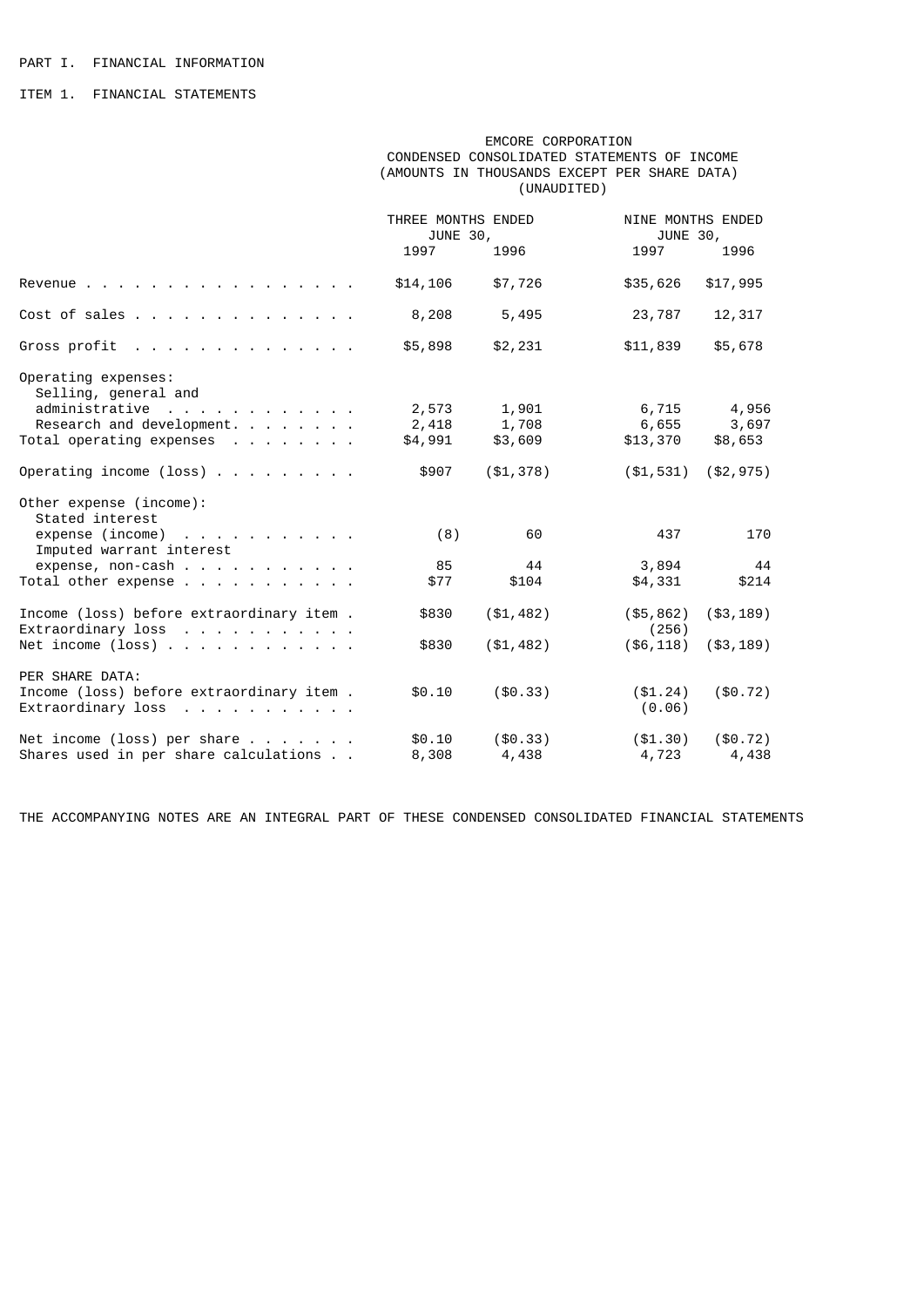# EMCORE CORPORATION CONDENSED CONSOLIDATED BALANCE SHEET (AMOUNTS IN THOUSANDS EXCEPT SHARE DATA)

|                                                                                                                                                                                                                                                    | AT JUNE 30,         | AT SEP. 30, |
|----------------------------------------------------------------------------------------------------------------------------------------------------------------------------------------------------------------------------------------------------|---------------------|-------------|
| <b>ASSETS</b>                                                                                                                                                                                                                                      | 1997<br>(UNAUDITED) | 1996        |
| Accounts receivable, net of allowance<br>for doubtful accounts of \$315 and<br>\$310 at June 30, 1997 and September                                                                                                                                | \$7,709             | \$1,367     |
| 30, 1996, respectively                                                                                                                                                                                                                             | 7,657               | 3,025       |
|                                                                                                                                                                                                                                                    | 6,980               | 7,645       |
| Other current assets $\cdots$ $\cdots$ $\cdots$ $\cdots$ $\cdots$ $\cdots$                                                                                                                                                                         | 145                 | 79          |
| Total current assets                                                                                                                                                                                                                               | \$22,491            | \$12, 116   |
|                                                                                                                                                                                                                                                    | 15,690              | 7,797       |
|                                                                                                                                                                                                                                                    | 463                 | 521         |
| Total assets                                                                                                                                                                                                                                       | \$38,644            | \$20,434    |
| LIABILITIES                                                                                                                                                                                                                                        |                     |             |
| <b>CURRENT LIABILITIES:</b>                                                                                                                                                                                                                        |                     |             |
| Accounts payable<br>the contract of the contract of the contract of the contract of the contract of the contract of the contract of the contract of the contract of the contract of the contract of the contract of the contract of the contract o | \$4,905             | \$5,661     |
| Accrued expenses                                                                                                                                                                                                                                   | 2,670               | 1,987       |
| Advanced billings                                                                                                                                                                                                                                  | 2,373               | 3,306       |
| Other current liabilities                                                                                                                                                                                                                          | 217                 | 12          |
| Total current liabilities                                                                                                                                                                                                                          | \$10,165            | \$10,966    |
| Subordinated debt                                                                                                                                                                                                                                  | 7,547               | 8,947       |
| Total liabilities                                                                                                                                                                                                                                  | \$17,712            | \$19,913    |
| STOCKHOLDERS' EQUITY:<br>Common stock, no par value, 23,529,411<br>shares authorized, 5,921,190 shares<br>issued and outstanding in 1997,<br>2,994,461 shares issued and outstanding                                                               |                     |             |
|                                                                                                                                                                                                                                                    | \$45,474            | \$18,977    |
| Accumulated deficit                                                                                                                                                                                                                                | (24, 276)           | (18, 158)   |
| Notes receivable from stock sales                                                                                                                                                                                                                  | (266)               | (298)       |
| Total stockholders' equity                                                                                                                                                                                                                         | \$20,932            | \$521       |
| Total liabilities and stockholders' equity                                                                                                                                                                                                         | \$38,644            | \$20,434    |

THE ACCOMPANYING NOTES ARE AN INTEGRAL PART OF THESE CONDENSED CONSOLIDATED FINANCIAL STATEMENTS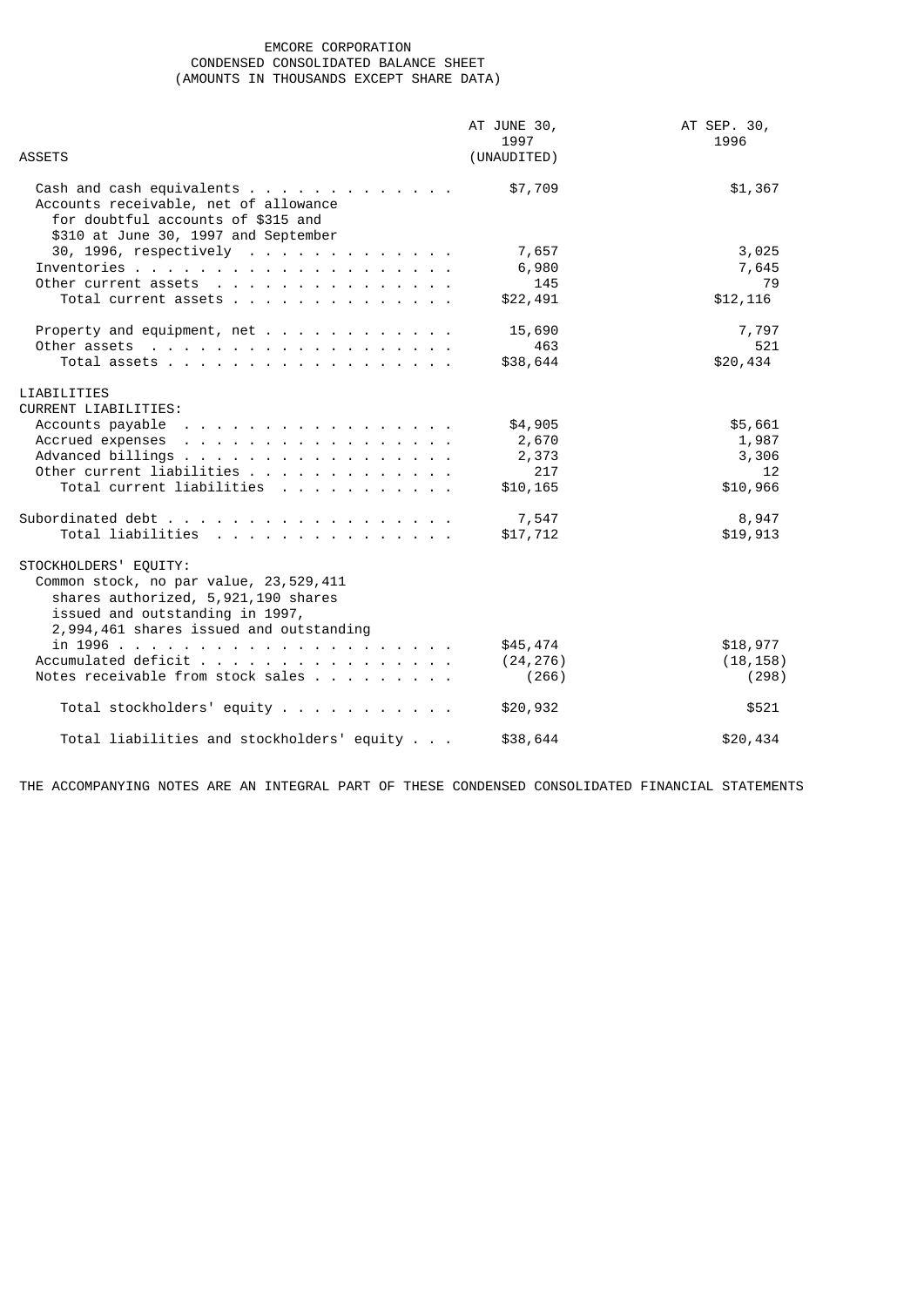# EMCORE CORPORATION CONDENSED CONSOLIDATED STATEMENTS OF CASH FLOWS (AMOUNTS IN THOUSANDS) (Unaudited)

|                                                                                                                                                                                                                   | NINE MONTHS ENDED JUNE 30,<br>1997 | 1996           |
|-------------------------------------------------------------------------------------------------------------------------------------------------------------------------------------------------------------------|------------------------------------|----------------|
| OPERATING ACTIVITIES:                                                                                                                                                                                             |                                    |                |
| Net loss $\ldots$ $\ldots$ $\ldots$ $\ldots$ $\ldots$ $\ldots$<br>Net loss $\ldots$ $\ldots$ $\ldots$ $\ldots$<br>Adjustments to reconcile net loss to<br>net cash (used in) provided by<br>operating activities: | $($ \$6,118)                       | ( \$3, 189)    |
| Depreciation and amortization                                                                                                                                                                                     | 2,594                              | 1,395          |
| Provision for doubtful accounts .<br>Detachable warrant accretion and                                                                                                                                             | 130                                | 63             |
| valuation<br>Extraordinary loss on early debt                                                                                                                                                                     | 3,892                              | 35             |
| extinguishment                                                                                                                                                                                                    | 256                                |                |
| Provision for inventory valuation<br>Increase (decrease) in liabilities<br>& (increase) decrease in<br>assets:                                                                                                    | 30                                 | 69             |
| Accounts receivable                                                                                                                                                                                               | (4, 762)                           | (978)          |
| Inventories<br>Costs in excess of billings on                                                                                                                                                                     | 635                                | (3, 263)       |
| uncompleted contracts<br>Billings in excess of costs on                                                                                                                                                           | (7)                                | (16)           |
| uncompleted contracts                                                                                                                                                                                             |                                    | 222            |
| Other current assets                                                                                                                                                                                              | (59)                               | 16             |
| Other assets<br>Accounts payable                                                                                                                                                                                  | 8<br>(756)                         | (198)<br>1,870 |
| Accrued expenses                                                                                                                                                                                                  | 683                                | 241            |
| Advanced billings                                                                                                                                                                                                 | (933)                              | 2,471          |
| Other current liabilities                                                                                                                                                                                         | 205                                | 54             |
| Total adjustments<br>Net cash used in operating                                                                                                                                                                   | \$1,916                            | \$1,981        |
| activities                                                                                                                                                                                                        | (\$4, 202)                         | (\$1, 208)     |
| INVESTING ACTIVITIES:<br>Purchase of property, plant, and                                                                                                                                                         |                                    |                |
| $equipment$<br>Net cash used in investing                                                                                                                                                                         | (10, 437)                          | (6, 262)       |
| activities                                                                                                                                                                                                        | (\$10, 437)                        | (\$6, 262)     |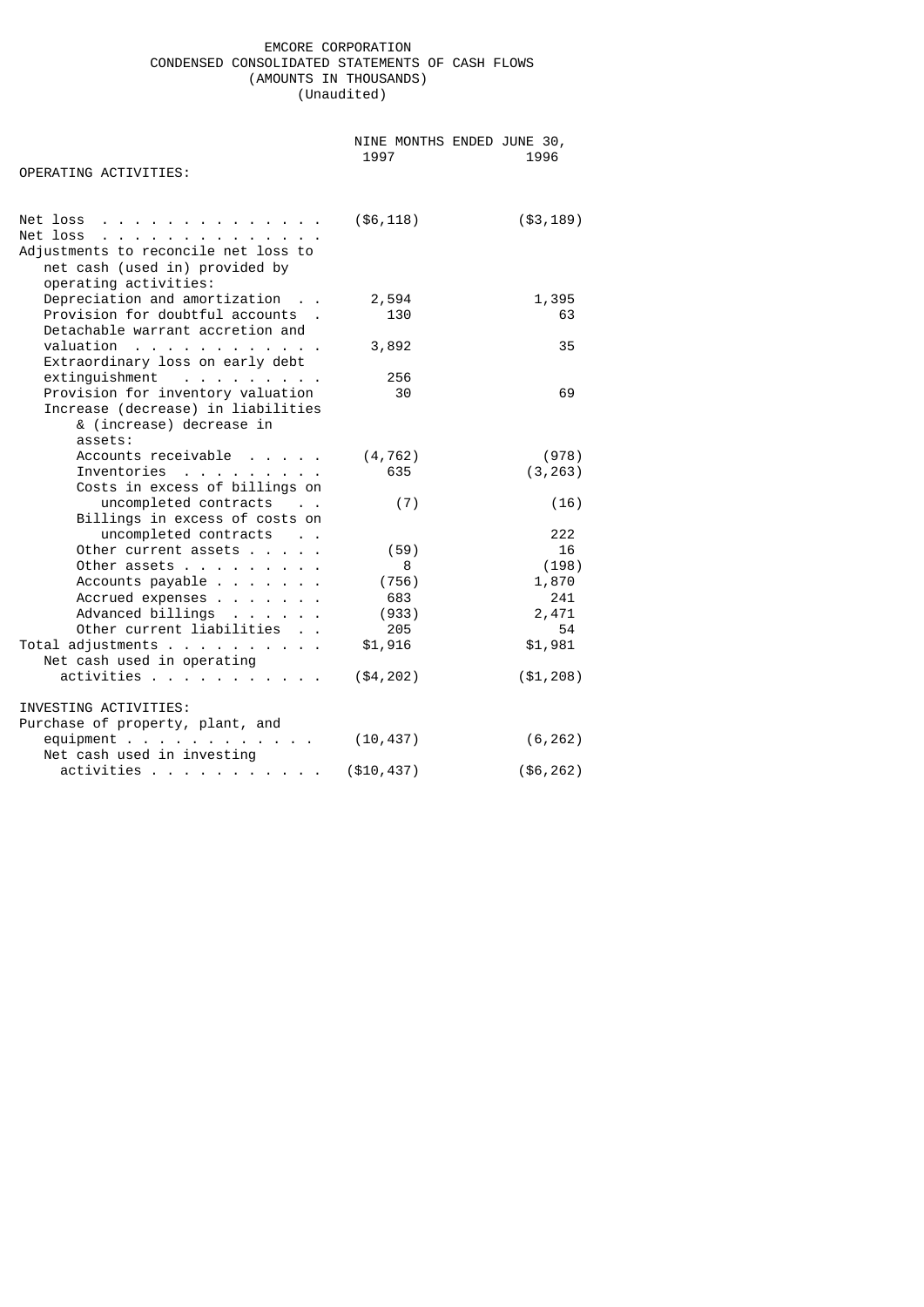| FINANCING ACTIVITIES:                     |          |             |
|-------------------------------------------|----------|-------------|
| Proceeds from notes payable $\ldots$      |          | 2,000       |
| Payments on notes payable and long-       |          |             |
| term debt                                 |          | (5,000)     |
| Proceeds from borrowings under demand     |          |             |
| note facility $\ldots$                    | 8,000    |             |
| Proceeds from borrowings under            |          |             |
| subordinated notes                        |          | 8,510       |
| Payments on subordinated notes and        |          |             |
| demand note facility                      | (10,000) |             |
| Net proceeds from initial public          |          |             |
| offerring                                 | 22,765   |             |
| Net proceeds from stock options           |          |             |
| exercise                                  | 6        |             |
| Reduction in notes receivable from        |          |             |
| shareholders                              | 210      |             |
| Net cash provided by financing            |          |             |
| activities                                | \$20,981 | \$5,510     |
|                                           |          |             |
| Net increase (decrease) in current        |          |             |
| cash in the contract of the contract of   | \$6,342  | ( \$1, 960) |
| Current cash, beginning $\ldots$          | 1,367    | 2,323       |
|                                           |          |             |
| Current cash, end of year $\dots$ $\dots$ | \$7,709  | \$363       |
|                                           |          |             |

THE ACCOMPANYING NOTES ARE AN INTEGRAL PART OF THESE CONDENSED CONSOLIDATED FINANCIAL STATEMENTS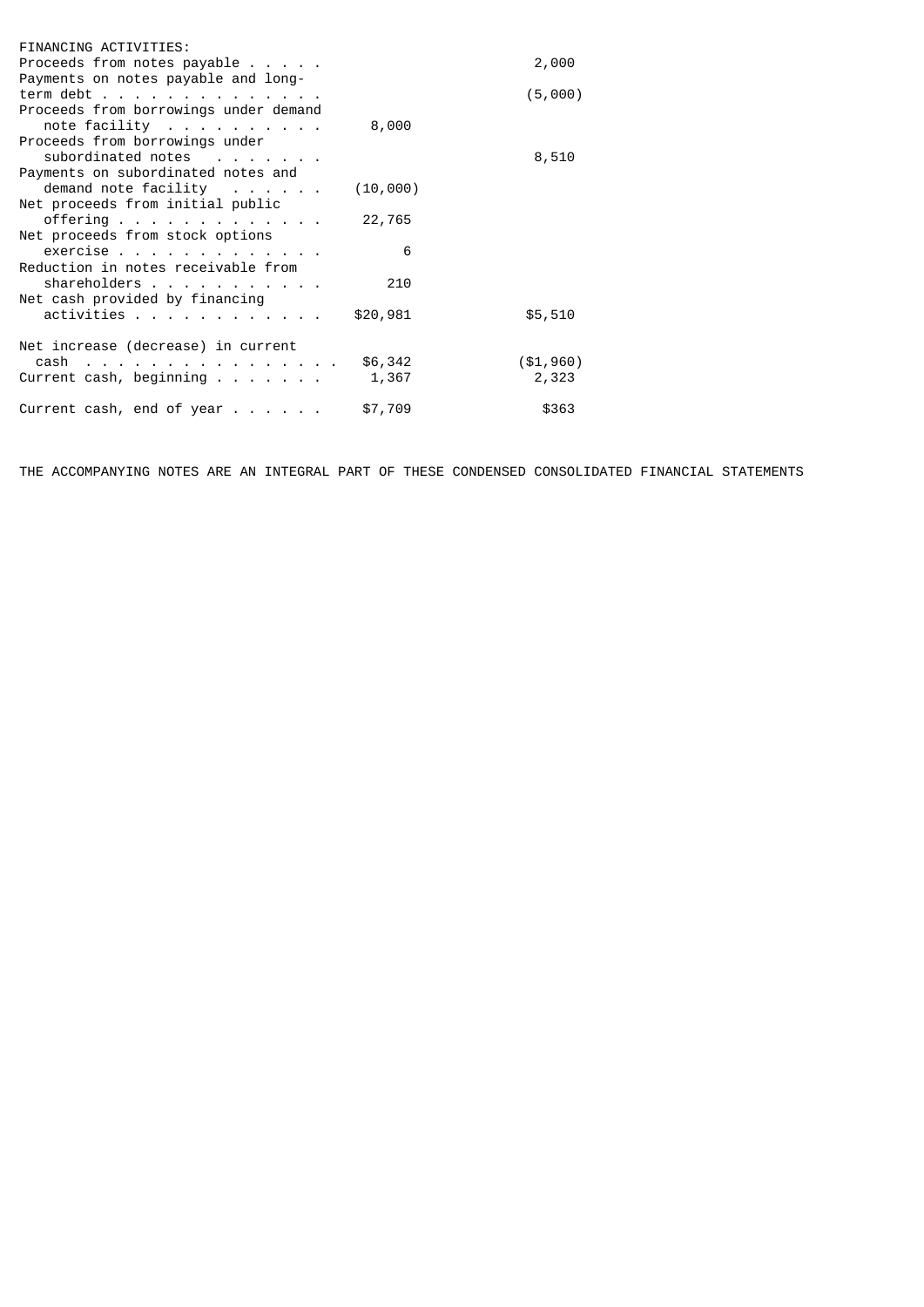# EMCORE CORPORATION STATEMENT OF STOCKHOLDERS' EQUITY BY QUARTER FROM SEPTEMBER 30, 1996, THROUGH JUNE 30, 1997 (AMOUNTS IN THOUSANDS) (Unaudited)

|                                                                                                                               |                     |               |                        | SHAREHOLDERS'              | <b>TOTAL</b>            |
|-------------------------------------------------------------------------------------------------------------------------------|---------------------|---------------|------------------------|----------------------------|-------------------------|
|                                                                                                                               | <b>COMMON STOCK</b> |               |                        |                            |                         |
|                                                                                                                               | <b>SHARES</b>       | <b>AMOUNT</b> | ACCUMULATED<br>DEFICIT | <b>NOTES</b><br>RECEIVABLE | SHAREHOLDERS'<br>EQUITY |
| BALANCE AT SEPTEMBER 30,<br>1996<br>the contract of the contract of the con-<br>Issuance of common stock<br>purchase warrants | 2,994               | \$18,978      | ( \$18, 158)           | (\$298)                    | \$522                   |
| Net loss $\ldots$ $\ldots$ $\ldots$ .                                                                                         |                     |               | (3, 798)               |                            | (3, 798)                |
| BALANCE AT DECEMBER 31,                                                                                                       |                     |               |                        |                            |                         |
| 1996.<br>Issuance of common stock<br>from initial public<br>offering, net of issuance                                         | 2,994               | \$22,578      | (\$21,956)             | ( \$298)                   | \$324                   |
| $costs$ of \$3,109 $\ldots$ .<br>Cancellation of notes<br>receivable due from<br>shareholders                                 | 2,875               | 22,766        |                        | 32                         | 22,766<br>32            |
| Net loss $\ldots$ $\ldots$ $\ldots$ .                                                                                         |                     |               | (3, 150)               |                            | (3, 150)                |
| BALANCE AT MARCH 31, 1997 .<br>Conversion of subordinated                                                                     | 5,869               | \$45,344      | ( \$25, 106)           | (\$266)                    | \$19,972                |
| debt<br>the contract of the contract of the con-                                                                              | 31                  | 124           |                        |                            | 124                     |
| Stock option exercise                                                                                                         | 21                  | 6             |                        |                            | 6                       |
| Net income<br>the contract of the contract of                                                                                 |                     |               | 830                    |                            | 830                     |
| BALANCE AT JUNE 30, 1997                                                                                                      | 5,921               | \$45,474      | (\$24, 276)            | (\$266)                    | \$20,932                |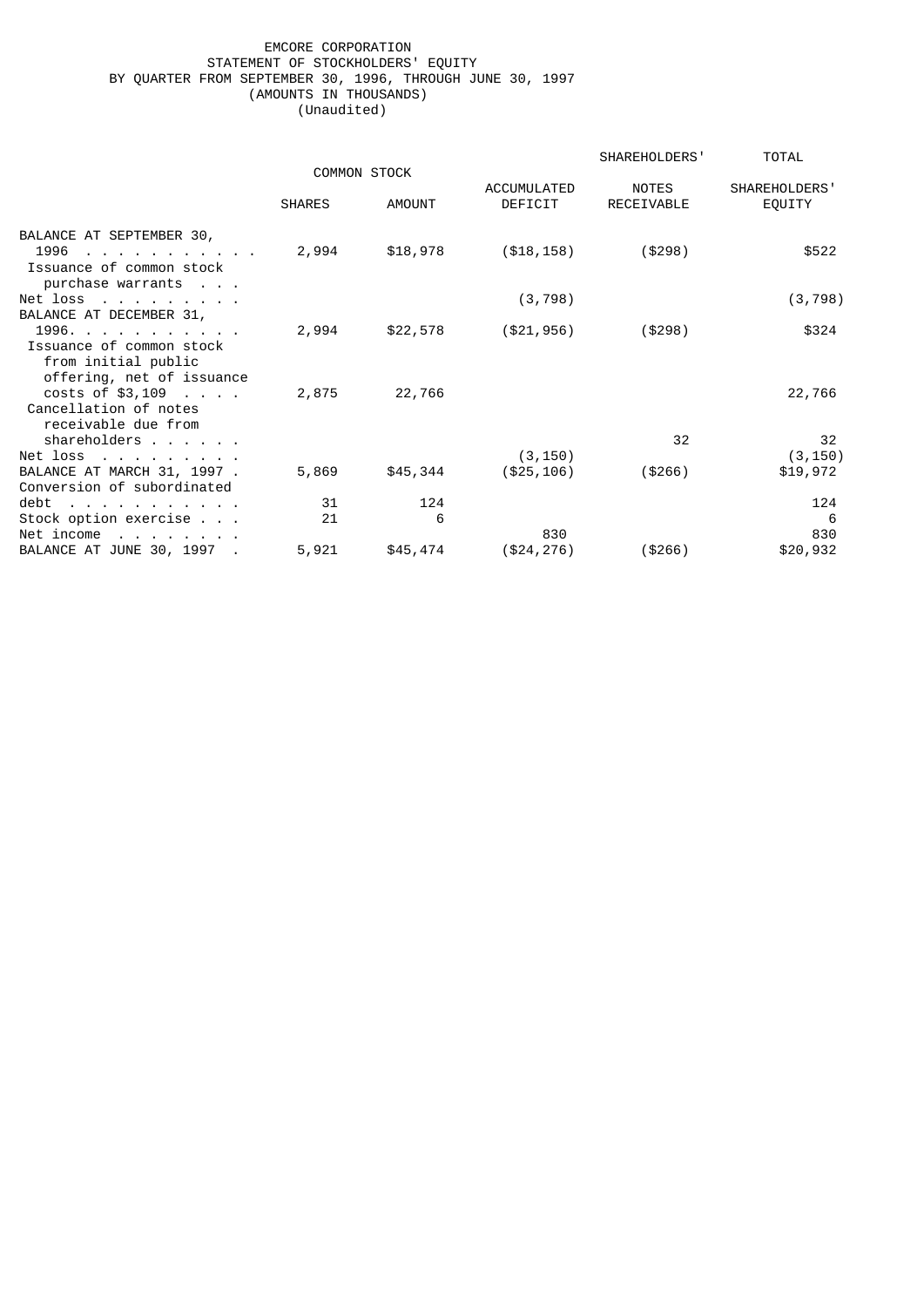# EMCORE CORPORATION NOTES TO CONDENSED CONSOLIDATED FINANCIAL STATEMENTS

## NOTE 1. SUMMARY OF SIGNIFICANT ACCOUNTING POLICIES

 Interim Financial Information The condensed consolidated financial statements of EMCORE Corporation (the "Company") are unaudited (except for the balance sheet information as of September 30, 1996 which is derived from the Company's audited financial statements) but reflect all adjustments (consisting only of normal recurring adjustments) which are, in the opinion of management, necessary for a fair presentation of the financial position at June 30, 1997, and the operating results and cash flows for the quarters ended June 30, 1997, and June 30, 1996. The results of operations for the nine months ended June 30, 1997, are not necessarily indicative of the results for the entire fiscal year ending September 30, 1997, or any future interim period.

 Cash and Cash Equivalents. The Company considers all highly liquid short-term investments purchased with an original maturity of three months or less to be cash equivalents. The Company had approximately \$4,891,000 and \$106,000 in cash equivalents at June 30, 1997, and September 30, 1996, respectively. As of June 30, 1997, the Company had restricted cash in the amount of \$375,000 due to contractual obligations.

 Inventories. Inventories are stated at the lower of FIFO (first-in, first-out) cost or market. Reserves are established for slow moving or obsolete inventory based upon historical and anticipated usage.

 Property and Equipment. Property and equipment are stated at cost. Significant renewals and betterments are capitalized. Maintenance and repairs that do not extend the useful lives of the respective assets are expensed.

 Depreciation is recorded using the straight-line method over the estimated useful lives of the applicable assets, which range from three to five years. Leasehold improvements are amortized using the straight-line method over the term of the related leases or the estimated useful lives of the improvements, whichever is less.

 When assets are retired or otherwise disposed of, the assets and related accumulated depreciation accounts are adjusted accordingly, and any resulting gain or loss is recorded in current operations.

 In the event that facts and circumstance indicate that the value of assets may be impaired, an evaluation of recoverability is performed. If an evaluation is required, the estimated future undiscounted cash flows associated with the asset would be compared to the assets carrying amount to determine if an adjustment to the carrying amount is required.

 Deferred Costs. Included in other assets are deferred costs related to obtaining product patents. Such costs are being amortized over a five year period.

 Income Taxes. The Company uses Statement of Financial Accounting Standards ("SFAS") No. 109, "Accounting for Income Taxes." SFAS No. 109 required a change from the deferred method to the asset and liability method of accounting for income taxes. Under the asset and liability method, deferred income taxes are recognized for the tax consequences of "temporary differences" by applying enacted statutory tax rates applicable to future years to differences between the financial statement carrying amounts and the tax bases of existing assets and liabilities. Under SFAS No. 109, the effect on deferred taxes of a change in tax rates is recognized in income in the period that includes the enactment date. Under the deferred method, deferred taxes are recognized at the tax rate applicable to the year in which the difference between financial statement carrying amounts and the corresponding tax bases arose.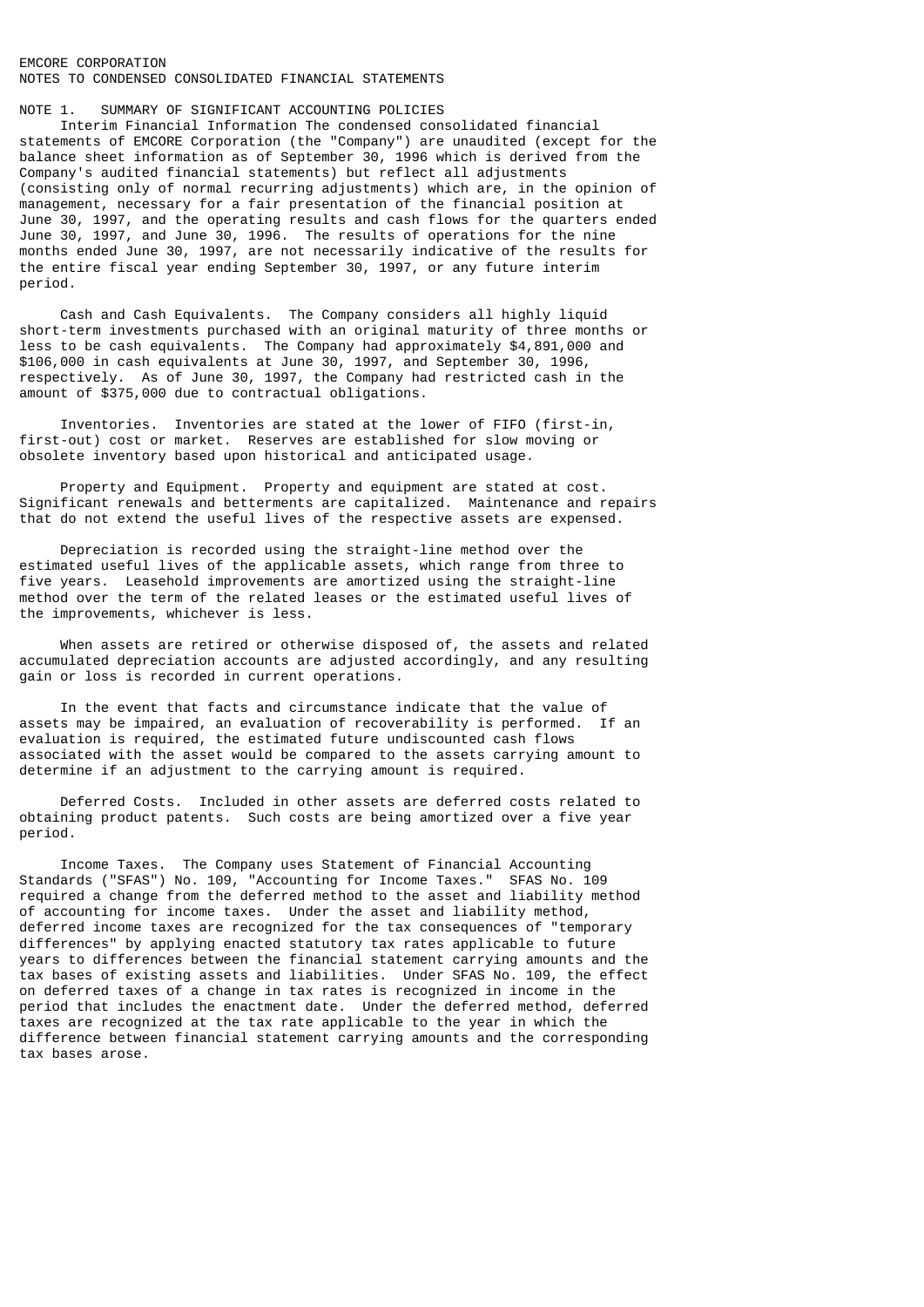Revenue and Cost Recognition-Systems, Components and Service Revenues. Revenue from systems sales is recorded upon shipment to the customer. Subsequent to product shipment, the Company incurs certain installation costs at the customer's facility and warranty costs that are estimated and accrued at the time a sale is recorded.

 Component sales and service revenues are recognized when goods are shipped or services are rendered to the customer. Service revenue under contracts with specified service terms is recognized as earned over the service period in accordance with the terms of the applicable contract. Costs in connection with the procurement of the contracts are charged to expense as incurred.

 Revenue and Cost Recognition-Contract Revenue. The Company's research contracts require the development or evaluation of new materials' applications and have a duration of six to 36 months. For research contracts with the U.S. Government and commercial enterprises with a duration of greater than six months, the Company recognizes revenue to the extent of costs incurred plus the estimated gross profit as stipulated in such contracts, based upon contract performance.

 Contracts with a duration of six months or less are accounted for on the completed contract method. A contract is considered complete when all costs, except insignificant items, have been incurred, and the research reporting requirements to the customer have been met.

 Contract costs include all direct material and labor costs and those indirect costs related to contract performance, such as indirect labor, supplies, tools, repairs and depreciation costs, as well as coverage of certain general and administrative costs. Provisions for estimated losses on uncompleted contracts are made in the period in which such losses are determined.

 Research and Development. Research and development costs related to the development of both present and future products and Company sponsored materials application research are charged to expense as incurred.

 Fair Value of Financial Instruments. The Company estimates fair value based upon discounted cash flow analyses using the Company's incremental borrowing rate on similar instruments as the discount rate. As of June 30, 1997, the carrying values of the Company's cash and cash equivalents, receivables and accounts payable recorded on the accompanying balance sheets approximate fair value.

 Use of Estimates. The preparation of financial statements in conformity with generally accepted accounting principles requires management to make estimates and assumptions that affect the reported amounts of assets and liabilities and disclosure of contingent assets and liabilities at the date of the financial statements. Estimates also affect the reported amounts of revenues and expenses during the reporting period. Actual results may differ from those estimates.

 The Company's most significant estimates relate to accounts receivable and inventory valuation reserves, warranty and installation reserves, estimates of cost and related gross profits on certain research contracts and the valuation of long-lived assets.

 New Accounting Standards.. In March 1995, the Financial Accounting Standards Board ("FASB") issued SFAS No. 121, "Accounting for the Impairment of Long-Lived Assets and Long-Lived Assets to be Disposed Of" ("SFAS No. 121"). This pronouncement establishes accounting standards for when impairment losses relating to long-lived assets, identifiable intangibles and goodwill related to those assets should be recognized and how the losses should be measured. The Company plans to implement SFAS No. 121 in fiscal 1997. The adoption of SFAS No. 121 is not expected to have an impact on the Company's financial position or results of operations since EMCORE's current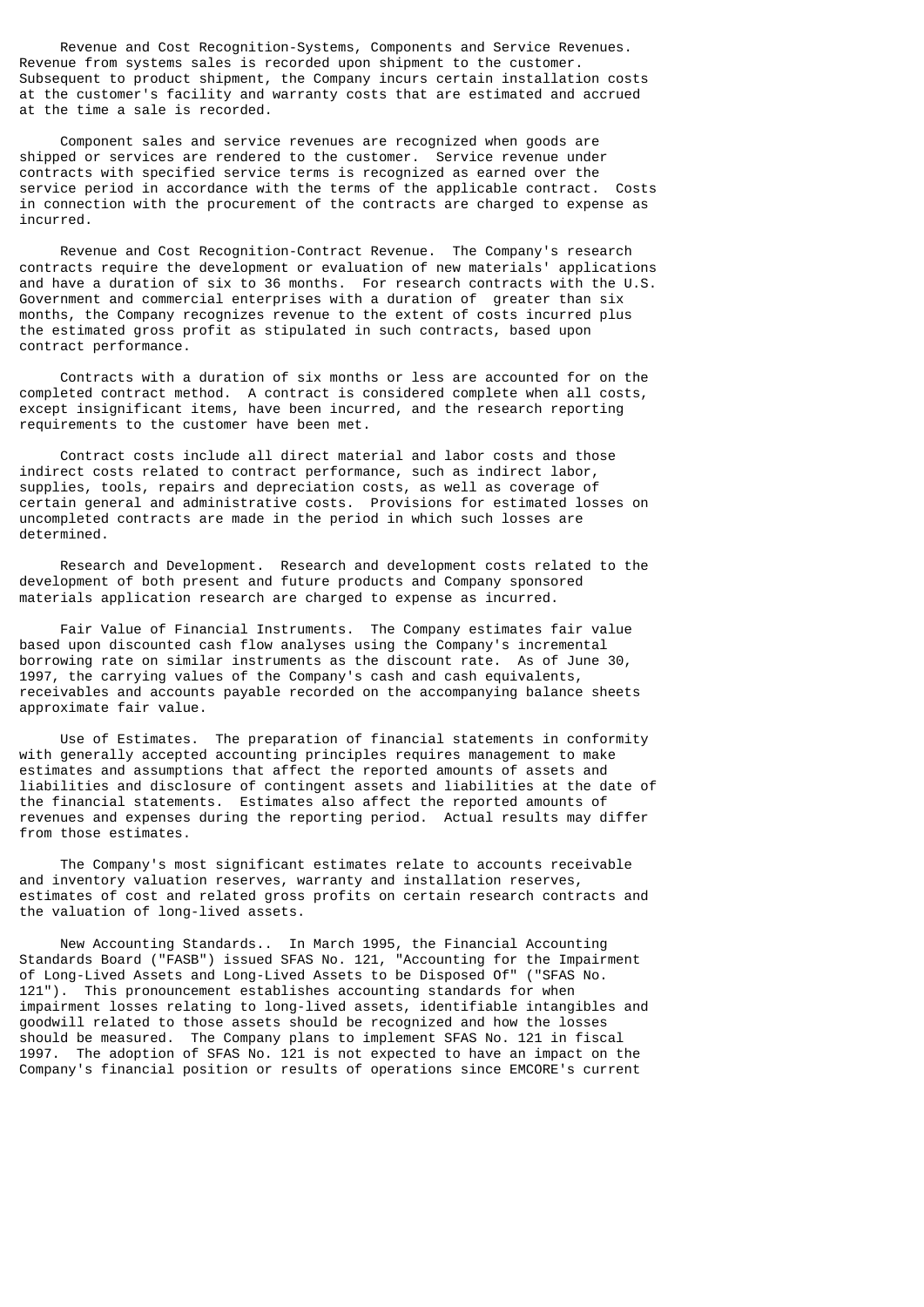policy is to monitor assets for impairment and record any necessary writedowns.

 In October 1995, the FASB issued SFAS No. 123, "Accounting for Stock Based Compensation" ("SFAS No. 123"). The provision of SFAS No. 123 sets forth the method of accounting for stock based compensation based on the fair value of stock options and similar instruments, but does not require the adoption of this preferred method. SFAS No. 123 also requires the disclosure of additional information about stock compensation plans, even if the preferred method of accounting is not adopted. The Company plans to implement SFAS No. 123 in fiscal 1997. The Company does not intend to change its method of accounting for stock based compensation to the preferred method under SFAS No. 123, but instead will continue to apply the provisions of No. 25 "Accounting for Stock Issued to Employees." However, the Company will disclose the pro forma effect of SFAS No. 123 on net income and earnings per share.

 In February 1997, the FASB issued SFAS No. 128, "Earnings per Share" ("SFAS No. 128"). SFAS No. 128 establishes standards for computing and presenting earnings per share ("EPS") for periods ending after December 15, 1997. SFAS No. 128 is designed to improve EPS information provided in financial statements by simplifying the existing computational guidelines, revising disclosure requirements, and increasing the comparability of EPS on an international basis. Basic and diluted earnings per share, calculated pursuant to SFAS No. 128, are not expected to be materially different from net income per common share as reflected in the accompanying Condensed Consolidated Statements of Income.

## NOTE 2. DEBT

 On March 31, 1997, the Company entered into a new \$10.0 million revolving loan and security agreement (the "Agreement") with First Union National Bank. The Agreement bears interest at the rate of First Union's prime rate plus 50 basis points and has a revolving loan maturity date of and expires on September 30, 1998. There are presently no borrowings outstanding under the Agreement.

## NOTE 3. INVENTORIES

| Inventories comprise (in | AT            | AТ                 |
|--------------------------|---------------|--------------------|
| thousands):              | JUNE 30, 1997 | SEPTEMBER 30, 1997 |
| Raw Materials            | \$5,619       | \$4,965            |
| Work-in-progress         | 1,361         | 2,680              |
| Finished goods           |               |                    |
| Total                    | \$6,980       | \$7,645            |

ITEM 2.

MANAGEMENT'S DISCUSSION AND ANALYSIS OF FINANCIAL CONDITION AND RESULTS OF OPERATIONS

## OVERVIEW

 The Company was founded in 1986 and is a designer and developer of compound semiconductor materials and process technology and a manufacturer of production systems used to fabricate compound semiconductor wafers. Compound semiconductors are used in a broad range of applications in wireless communications, telecommunications, computers, and consumer and automotive electronics. The Company has recently capitalized on its technology base by expanding into the design and production of compound semiconductor wafers and package-ready devices. The Company offers its customers a complete, vertically-integrated solution for the design, development and production of compound semiconductor wafers and devices.

RESULTS OF OPERATIONS: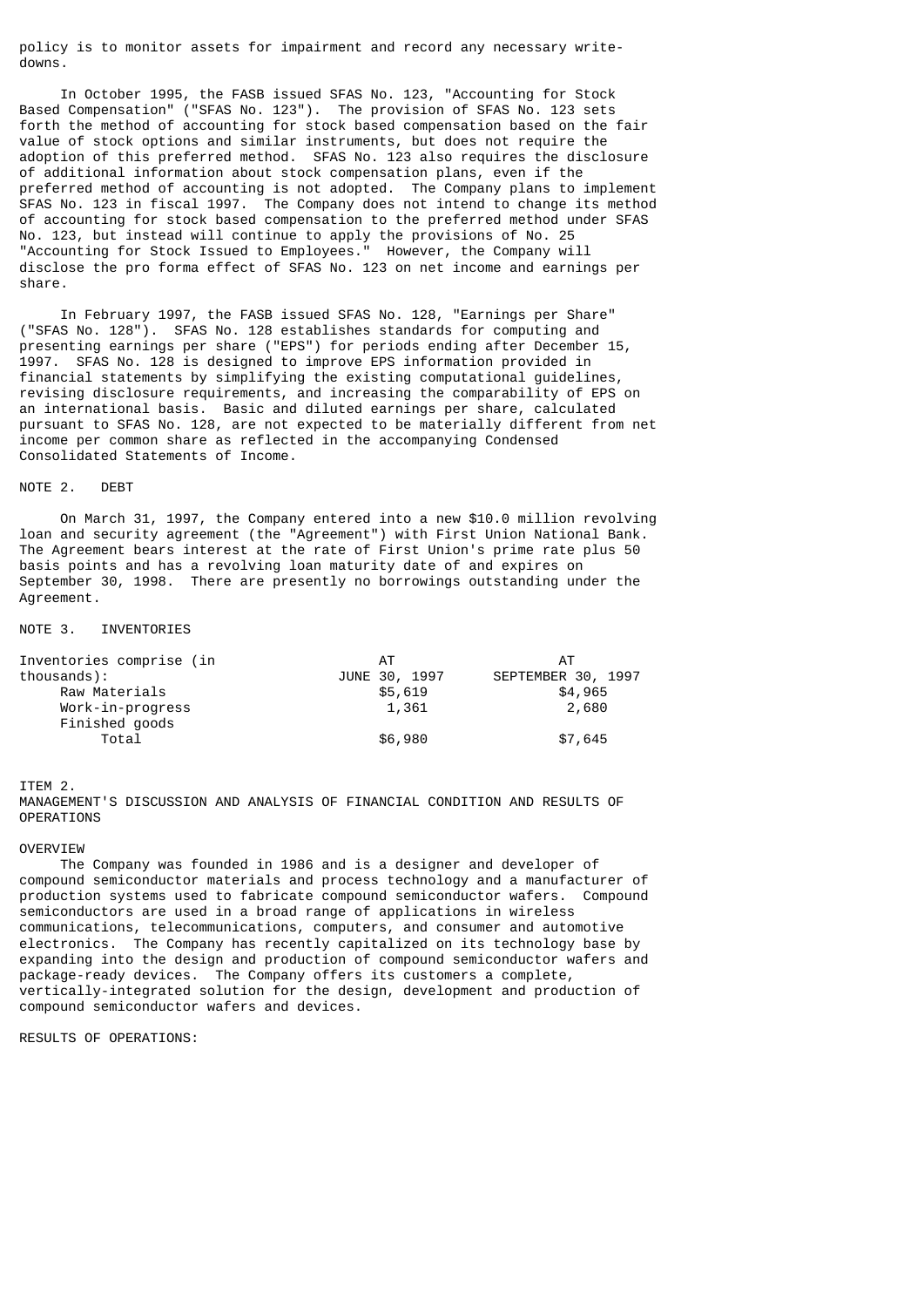# REVENUES

 The Company's third quarter revenues increased 83% from \$7.7 million for the quarter ended June 30, 1996, to \$14.1 million for the quarter ended June 30, 1997. Revenues for the first nine months of fiscal 1997 increased 98% from \$18.0 million for the nine months ended June 30, 1996, to \$35.6 million for the nine months ended June 30, 1997. The revenue increase in each of the three and nine month periods was primarily attributable to increased demand for MOCVD (metal-organic chemical vapor deposition) systems and package-ready devices, as well as the introduction of compound semiconductor wafer products and contract and licensing activities. International sales accounted for approximately 46% and 58% of revenues for the nine months ended June 30, 1997 and 1996, respectively.

 The Company believes that in the future its revenues and results of operations in a quarterly period could be impacted by the timing of customer development projects and related purchase orders for the Company's varied products, new merchandise announcements and releases by the Company, and economic conditions generally and the compound semiconductor industry environment specifically.

#### COST OF SALES/GROSS PROFIT

 Cost of sales includes direct material and labor costs, allocated manufacturing and service overhead, and installation and warranty costs. Gross profit increased from 29% of revenue for the quarter ended June 30, 1996, to 42% of revenue for the quarter ended June 30, 1997. For the nine months ended June 30, gross profit increased from 32% to 33% for 1996 and 1997, respectively. The gross profit percentage increase was attributable to margins on wafer and device revenue and contract and licensing activities.

## SELLING, GENERAL, AND ADMINISTRATIVE

 Selling, general, and administrative expenses increased by 35% from \$1.9 million for the quarter ended June 30, 1996, to \$2.6 million in the quarter ended June 30, 1997. For the first nine months of fiscal year 1997, selling, general, and administrative expenses increased by 35% from \$5.0 million for the nine months ended June 30, 1996, to \$6.7 million for the nine months ended June 30, 1997. The increase in each of the three and nine month periods was largely due to sales personnel headcount increases to support both domestic and foreign markets and general headcount additions to sustain the internal administrative support necessary for the Company's increased business as well as higher expenses attributable to increased revenues. However, as a percentage of revenue, selling, general, and administrative expenses decreased from 25% for the third quarter of the prior year to 18% for the third quarter of the current year. For the nine months ended June 30, selling, general, and administrative expenses decreased from 28% of revenue for the prior year to 19% of revenue for the current year.

## RESEARCH AND DEVELOPMENT

 Research and development expenses increased by 42% from \$1.7 million in the quarter ended June 30, 1996, to \$2.4 million in the quarter ended June 30, 1997. For the first nine months of fiscal year 1997, research and development expenses increased by 80% from \$3.7 million for the nine months ended June 30, 1996, to \$6.7 million for the nine months ended June 30, 1997. The increase was primarily attributable to increased staffing and equipment costs necessary to enhance current products and research and development activities for the initiation of the Company's two new product lines (epitaxial wafers and package-ready devices). However, as a percentage of revenue, research and development expenses decreased from 22% for the third quarter of 1996 to 17% for the third quarter of 1997. For the nine months ended June 30, research and development expenses decreased from 21% of revenue for the prior year to 19% of revenue for the current year. To maintain growth and market leadership in epitaxial technology, the Company expects to continue to invest a significant amount of its resources in research and development.

#### OPERATING INCOME (LOSS)

 Operating profit increased \$2.3 million from a loss of \$1.4 million in the quarter ended June 30, 1996, to a profit of \$0.9 million in the quarter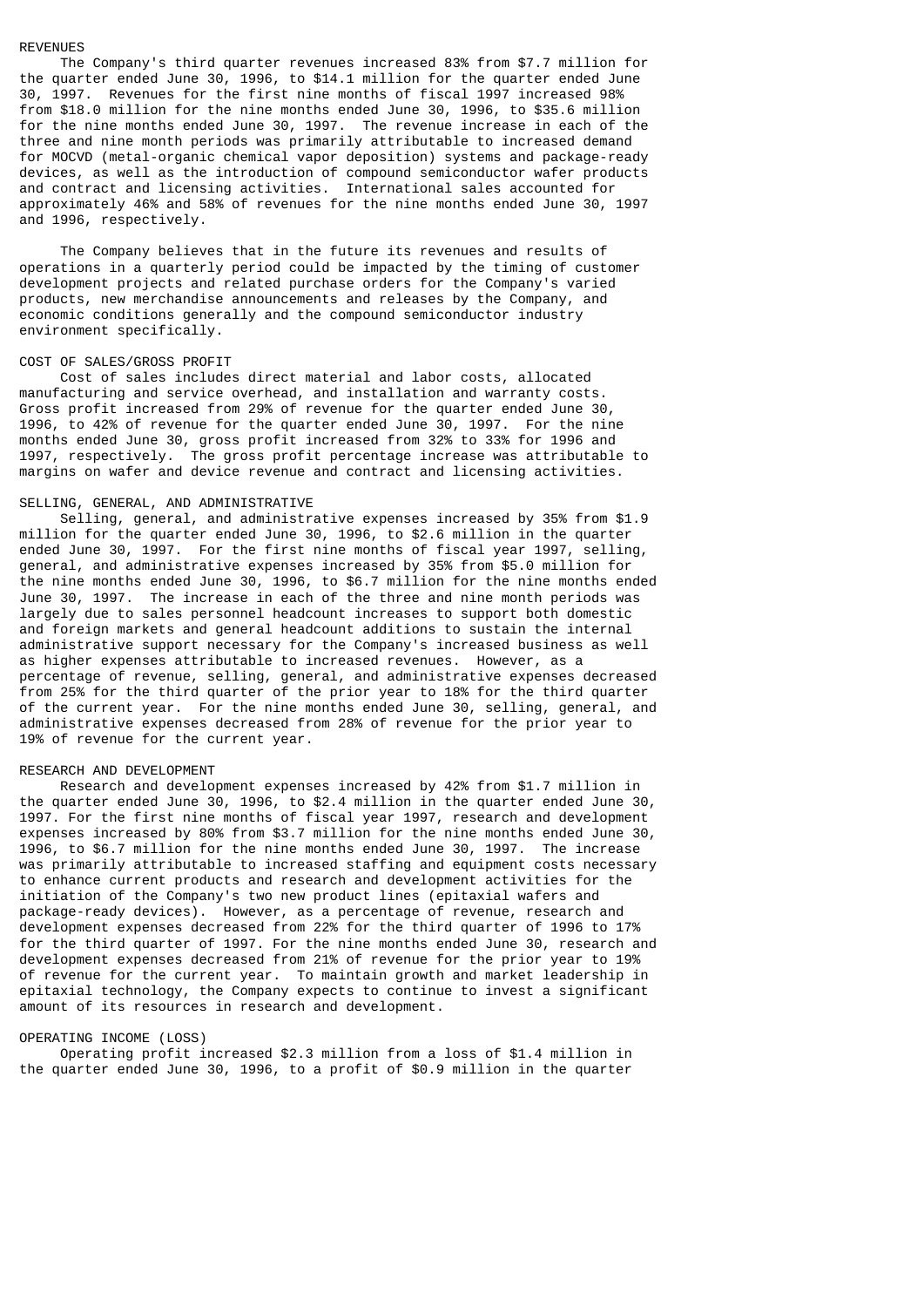ended June 30, 1997. For the first nine months of fiscal year 1997, operating loss decreased \$1.4 million from a loss of \$2.9 million for the nine months ended June 30, 1997. These changes in operating income (loss) are primarily due to higher revenues generating a greater overall gross profit.

## OTHER EXPENSE

 During fiscal 1996, the Company issued detachable warrants along with subordinated notes to certain of its existing shareholders. In the first quarter of fiscal year 1997, the Company also issued detachable warrants in return for a \$10.0 million demand note facility (the "Facility") guarantee by a director of the Company, affiliated with the Company's majority shareholder, who provided collateral for the Facility. The Company subsequently assigned a value to these detachable warrants' issues using a commonly recognized option pricing model, the Black-Scholes Option Pricing Model. The Company recorded the subordinated notes at a carrying value that is subject to periodic accretions, using the interest method, and reflected the Facility detachable warrant value as a debt issuance cost. The consequent expense of these warrant accretion amounts and the now terminated Facility debt issuance cost is charged to "Imputed warrant interest, non-cash," and amounted to \$44,000 and \$3.9 million for the quarter and nine months ended June 30, 1997, respectively.

 Borrowings under the Company's \$10.0 million demand note facility with First Union National Bank totaling \$8.0 million were utilized to fund capital expenditures in connection with the build-out of the Company's manufacturing facility during the six months ended March 31, 1997. The resultant interest expense was the primary reason for the increase in "Stated interest expense" for the nine months ended June 30, 1997. The outstanding \$8.0 million under this demand note facility was repaid in March 1997, resulting in much lower interest expense for the quarter ended June 30, 1997.

#### EXTRAORDINARY ITEM

 The Company repaid \$10.0 million of its outstanding debt with proceeds from its IPO. The entire \$8.0 million outstanding of its demand note facility with First Union National Bank was repaid and \$2.0 million was used to repay a portion of the Company's outstanding subordinated notes due May 1, 2001. In connection with the discharge of the Company's subordinated notes, an extraordinary loss of \$256,000 was recognized.

#### NET INCOME/LOSS

 Net income increased \$2.3 million from a loss of \$1.5 million to income of \$0.8 million for the quarters ended June 30, 1996, and 1997, respectively. For the nine months ended, the Company's net loss increased \$2.9 million from \$3.2 million for the nine months ended June 30, 1996, to \$6.1 million for the nine months ended June 30, 1997. This year-to-date increase was primarily attributable to the aforementioned \$3.9 million of debt issuance cost amortization related to warrants.

#### **BACKLOG**

 The Company's order backlog decreased 1% from \$23.0 million as of June 30, 1996, to \$22.7 million as of June 30, 1997. The Company includes in backlog only customer purchase orders which have been accepted by the Company and for which shipment dates have been assigned within the twelve months to follow and research contracts that are in process or awarded. Wafer and device contract agreements extending longer than one year in duration are included in backlog only for the ensuing 12 months and 3 months, respectively. Some of these agreements currently extend over five years. The Company receives partial advance payments or irrevocable letters of credit on most production system orders and has never experienced an order cancellation. Although the Company has increased its capacity to meet continued increased production needs, there can be no assurance that the Company will be consistently able to increase its capacity to meet its scheduled needs.

## Liquidity And Capital Resources

 Cash and cash equivalents increased by \$6.3 million from \$1.4 million at September 30, 1996, to \$7.7 million at June 30, 1997. For the nine months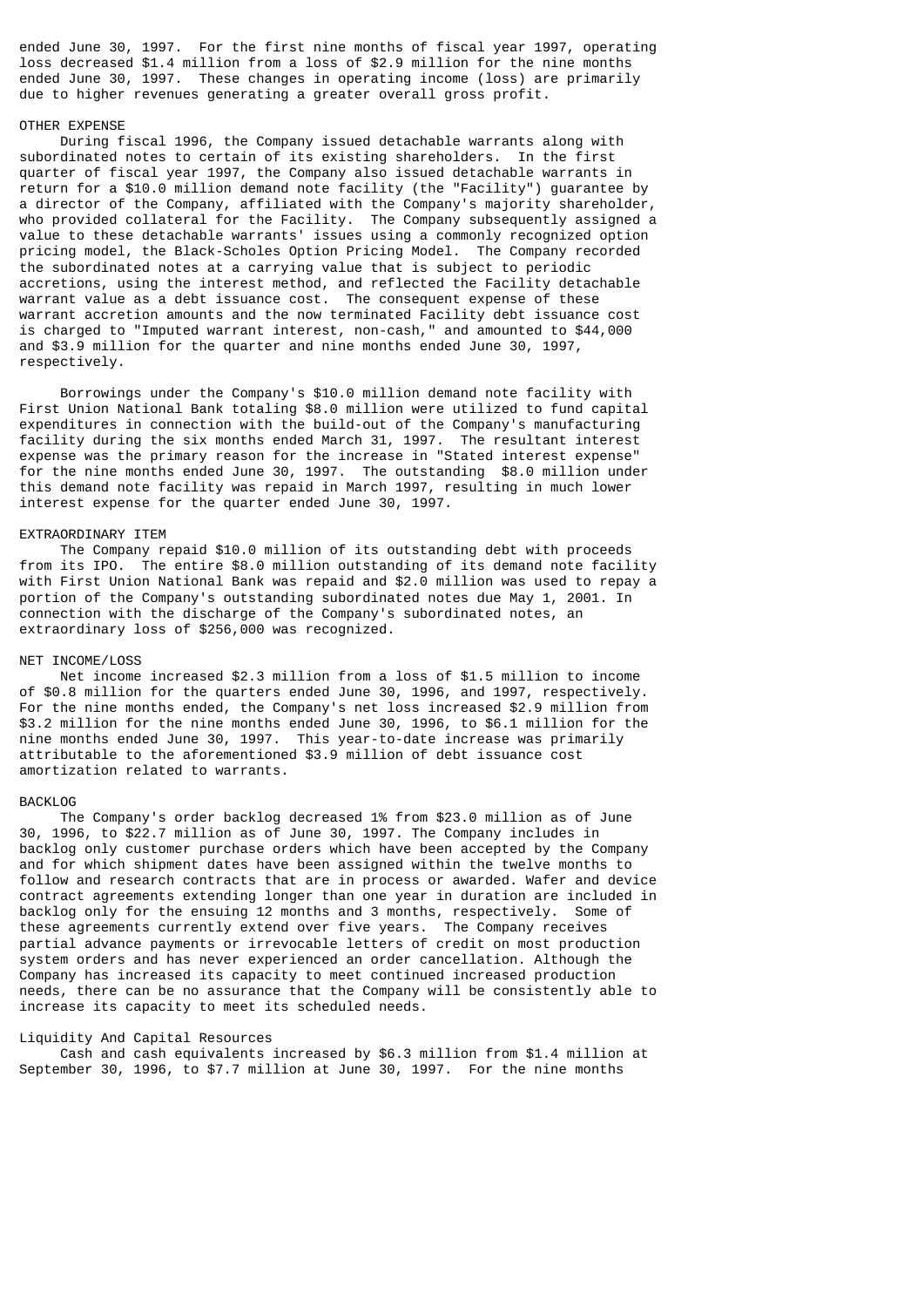ended June 30, 1997, net cash used by operations amounted to \$4.2 million, primarily due to the Company's net losses, increase in accounts receivable, decrease in accounts payable and advanced billings, offset by the Company's non-cash items, including depreciation, amortization, and detachable warrant accretion and valuation. For the nine months ended June 30, 1997, net cash used in investment activities amounted to \$10.4 million due to purchase and manufacture of new equipment for the Company's wafer and package ready device product lines and to new facility clean room modifications and enhancements. For the nine months ended June 30, 1997, net cash from financing activities, primarily including the \$22.8 million IPO proceeds, accounted for the majority of the resulting net cash increase.

 On March 31, 1997, the Company entered into a \$10.0 million revolving loan and security agreement (the "Agreement") with First Union National Bank. The Agreement bears interest at the rate of First Union's prime rate plus 50 basis points and has a revolving loan maturity date of and expires on September 30, 1998. There are presently no borrowings under the Agreement.

 The Company believes that its current liquidity, together with the Agreement, will be sufficient to meet its cash needs for working capital and capital expenditures through fiscal 1997. Thereafter, if cash generated from operations is insufficient to satisfy the Company's liquidity requirements, the Company may be required to raise funds through equity or debt offerings or obtain additional credit facilities if possible. Additional funding may not be available when needed or on terms acceptable to the Company, which could have a material adverse effect on the Company's business or financial condition or operations.

 Certain statements which are not historical facts in this report may be forward-looking statements and are based on assumptions the Company believes are reasonable. Such forward-looking statements may include business forecasts, financial projections, or statements concerning the Company's expectations for demand and sales of new or existing products, industry and market segment growth, market and technology opportunities, development of processes, the commencement of production, or the future financial performance of the Company. Such forward-looking statements involve risks and uncertainties. Actual operating results may differ materially from projections or forecasts contained in forward-looking statements and are subject to certain risks including, without limitation, risks in developing and commercializing new products, and other factors described in the Company's filings with the Securities and Exchange Commission.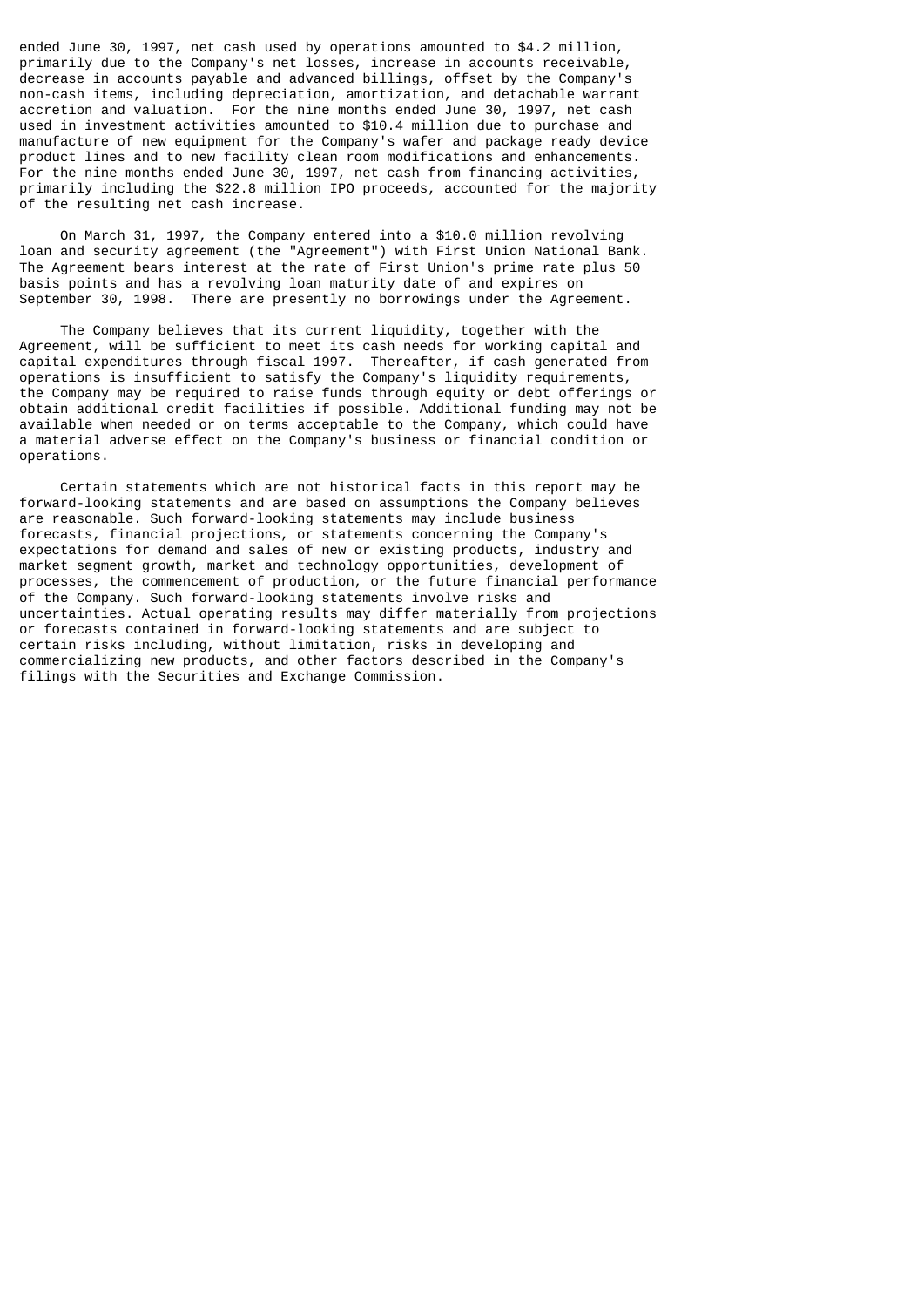PART II OTHER INFORMATION

ITEM 6. EXHIBITS AND REPORTS ON FORM 8-K

- (a) List of Exhibits: 11 Statement re: computation of per share earnings for the nine months ended June 30, 1997. 27 Financial Data Schedule
- (b) No reports on Form 8-K were filed during the quarter ended June 30, 1997.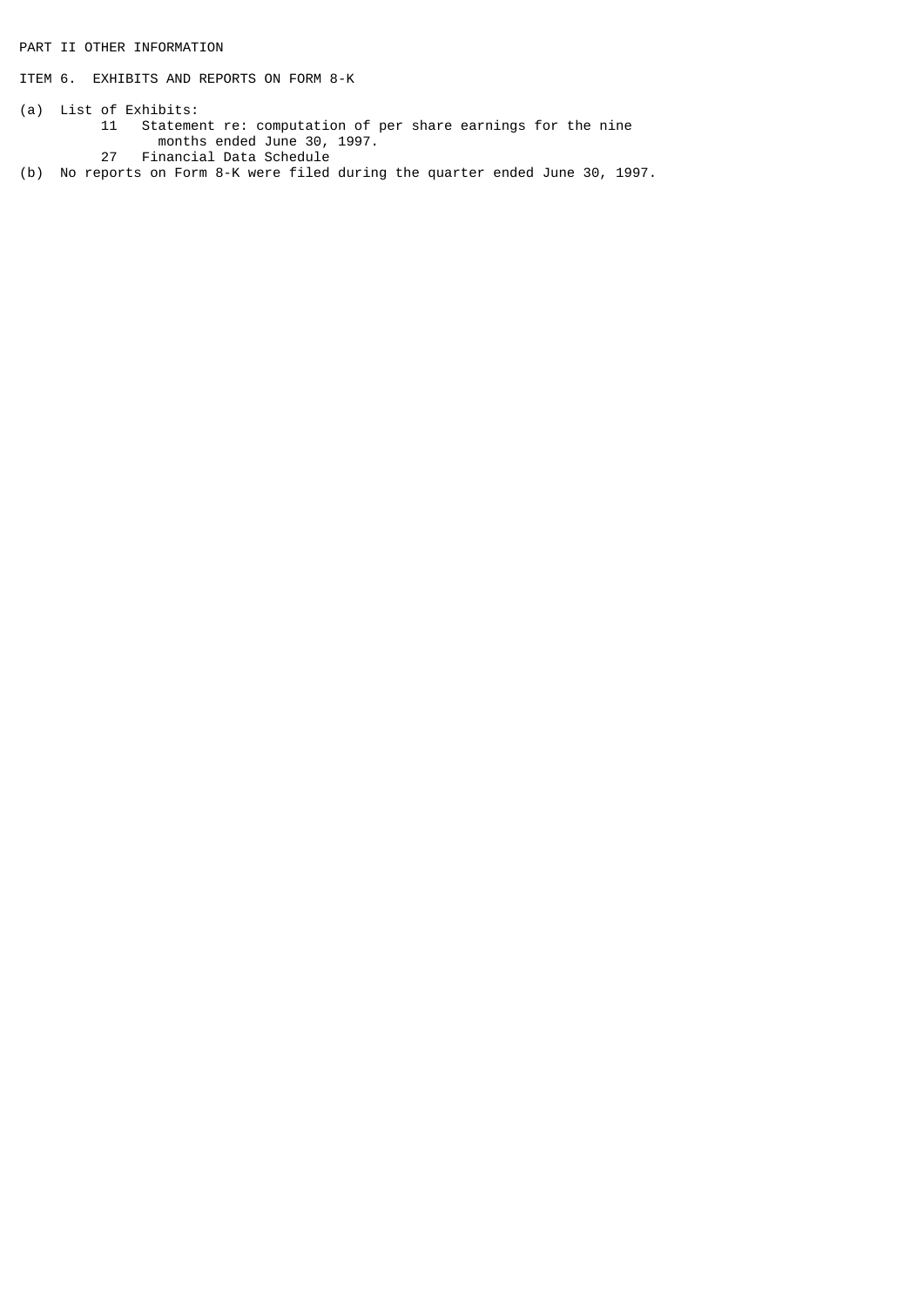Pursuant to the requirements of the Securities Exchange Act of 1934, the registrant has duly caused this report to be signed on its behalf by the undersigned thereunto duly authorized.

EMCORE CORPORATION

| DATE: August 14, 1997 | By:/s/ Reuben F. Richards, Jr.<br>Reuben F. Richards, Jr.<br>President and Chief Executive<br>Officer |
|-----------------------|-------------------------------------------------------------------------------------------------------|
| DATE: August 14, 1997 | By: /s/ Thomas G. Werthan<br>Thomas G. Werthan<br>Vice President, Finance and Administration          |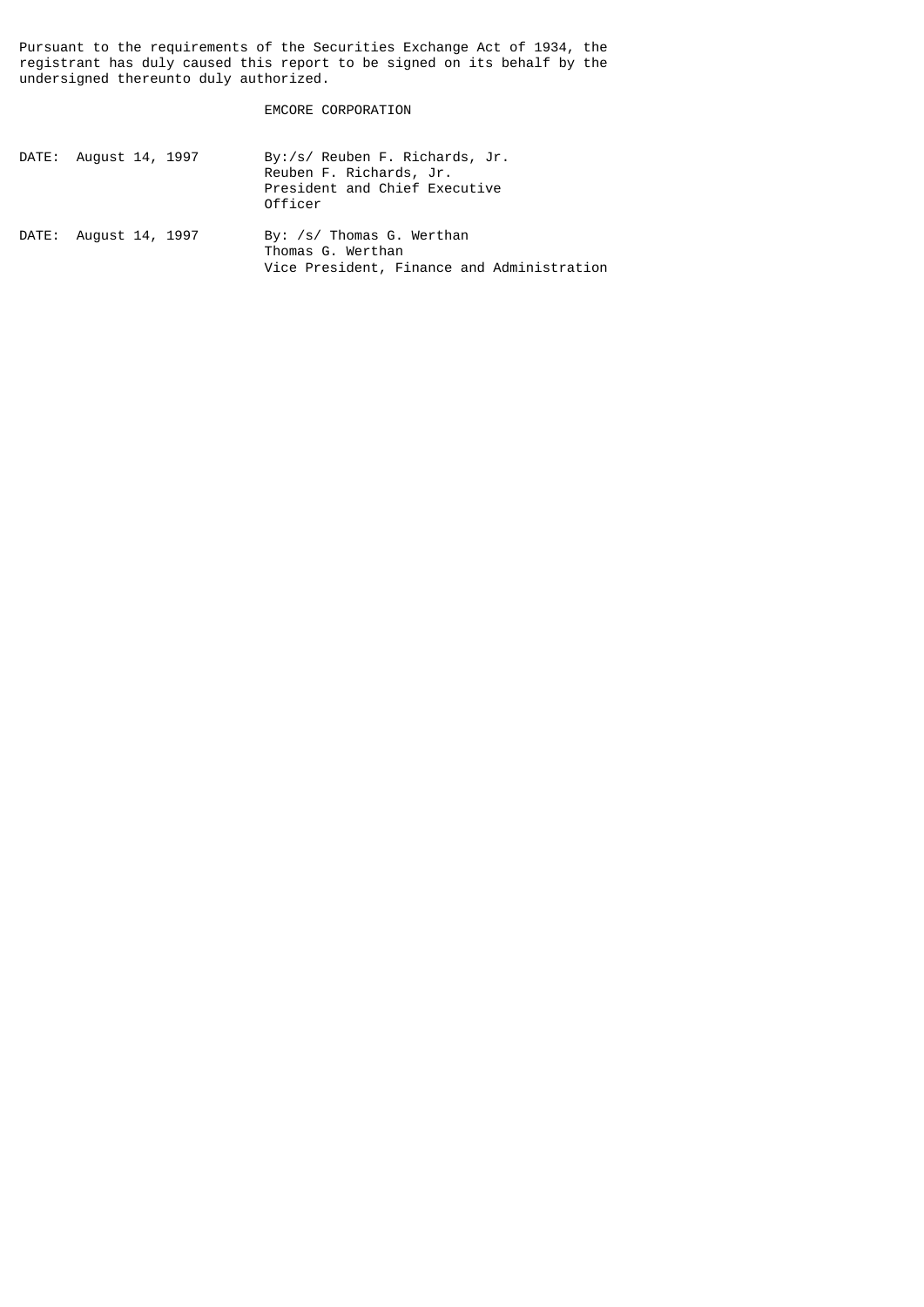# EXHIBIT DESCRIPTION

- 11 Statement re: computation of per share earnings for the nine months ended June 30, 1997.
- 27 Financial Data Schedule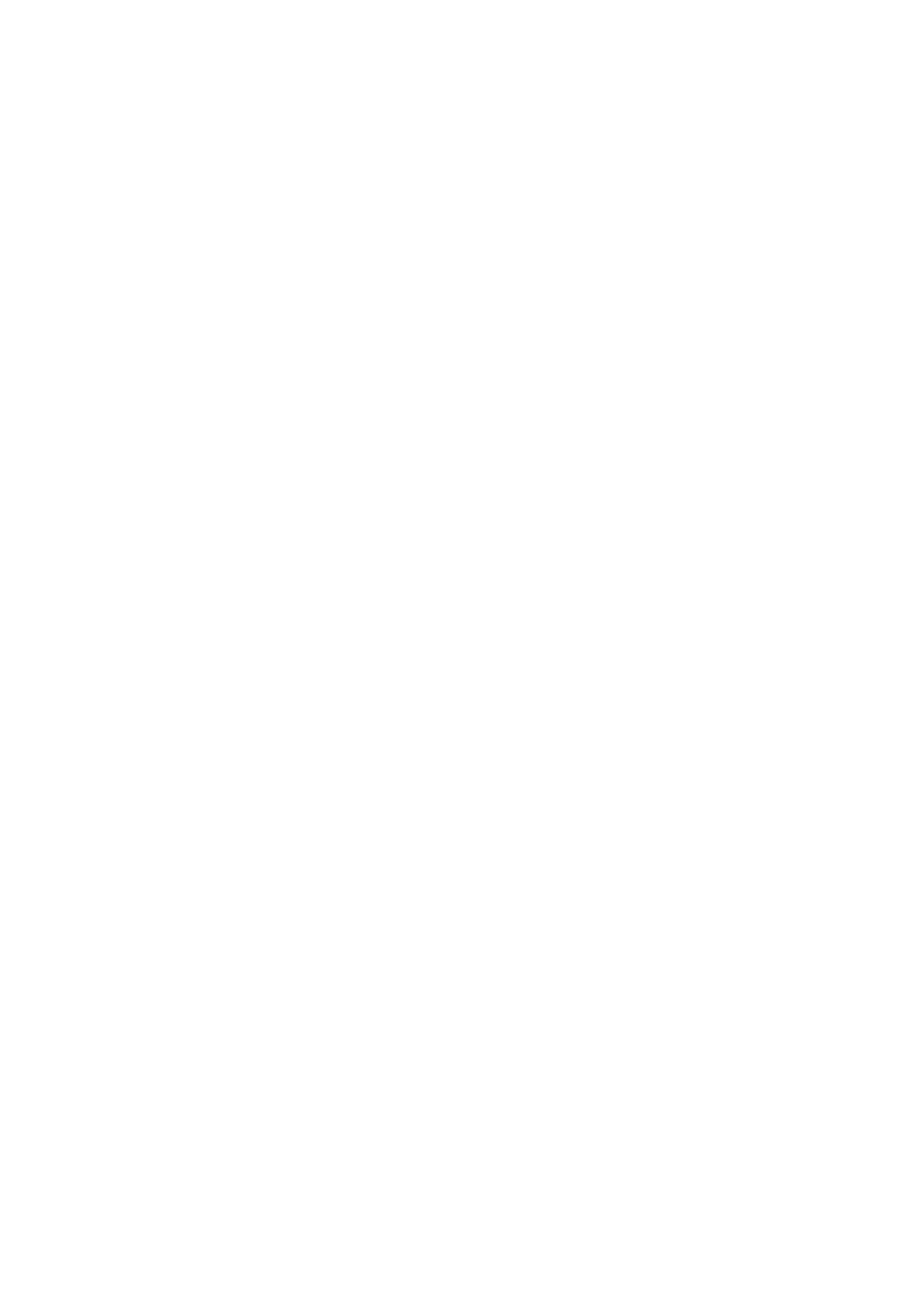# EMCORE CORPORATION STATEMENT RE: COMPUTATION OF PER SHARE EARNINGS (AMOUNTS IN THOUSANDS, EXCEPT PER SHARE AMOUNTS) (Unaudited)

|                                                                                                                                   | THREE MONTHS<br>ENDED JUNE 30, |                | NINE MONTHS<br>ENDED JUNE 30, |                |
|-----------------------------------------------------------------------------------------------------------------------------------|--------------------------------|----------------|-------------------------------|----------------|
|                                                                                                                                   | 1997                           | 1996           | 1997                          | 1996           |
| Income (loss) before extraordinary item $\ldots$ .<br>Extraordinary loss                                                          | \$830                          | ( \$1,482)     | (\$5, 862)<br>(256)           | $(*3, 189)$    |
| Net income $(\text{loss})$                                                                                                        | \$830                          | (\$1,482)      | ( \$6, 118)                   | $(*3, 189)$    |
| Primary earnings per share calculation:<br>Weighted average shares outstanding:<br>Common stock<br>Common stock equivalents $(1)$ | 5,915<br>2,393                 | 2,994<br>1,444 | 4,242<br>481                  | 2,994<br>1,444 |
| Primary weighted average common shares and<br>equivalents                                                                         | 8,308                          | 4,438          | 4,723                         | 4,438          |
| Income (loss) before extraordinary item $\ldots$ .<br>Extraordinary loss                                                          | \$0.10                         | ( \$0.33)      | ( \$1.24)<br>(0.06)           | ( \$0.72)      |
| Net income (loss) per share $\ldots$                                                                                              | \$0.10                         | (\$0.33)       | ( \$1.30)                     | ( \$.72)       |
| Fully diluted earnings per share<br>calculation: (2)<br>Weighted average shares outstanding:                                      |                                |                |                               |                |
| Common stock<br>Common stock equivalents $(1)$                                                                                    | 5,915<br>2,587                 | 2,994<br>1,444 | 4,242<br>481                  | 2,994<br>1,444 |
| Fully-diluted weighted average common shares and<br>equivalents                                                                   | 8,502                          | 4,438          | 4,723                         | 4,438          |
| Income (loss) before extraordinary item $\ldots$ .<br>Extraordinary loss                                                          | \$0.10                         | (\$0.33)       | ( \$1.24)<br>(0.06)           | (\$0.72)       |
| Net income (loss) per share $\ldots$                                                                                              | \$0.10                         | ( \$0.33)      | ( \$1.30)                     | $(*.72)$       |

(1) Under the provisions of Securities and Exchange Commission Staff Bulletin No. 64 ("SAB" No. 64), common stock and common stock equivalents issued by the company within one year or in contemplation of the Company's offering are treated as if they were outstanding for all periods presented prior to the Company's IPO. After the IPO is effective, the determination of common stock and equivalents has been determined on a basis consistent with APB Opinion No. 15, which states "outstanding options and warrants should be included in the EPS computation only if they have a dilutive effect."

(2) This calculation is submitted in accordance with Securities Exchange Act of 1934 Release No. 9083 although not required by footnote 2 of paragraph 14 of APB Opinion No. 15 because it results in dilution of less than 3%.